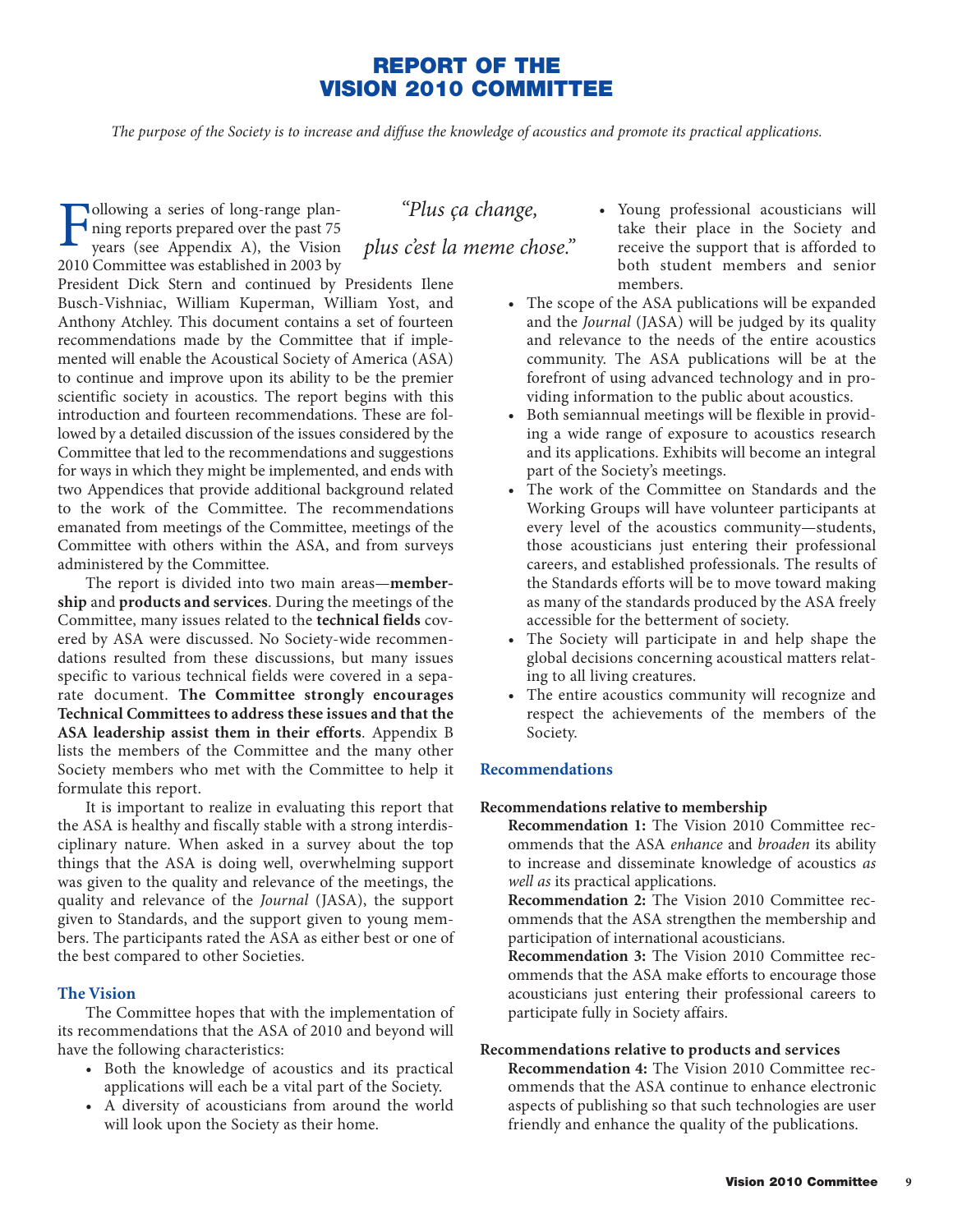**Recommendation 5:** The Vision 2010 Committee recommends that the ASA continue to expand the scope of its publications to provide both general information about acoustics and information on specialized topics.

**Recommendation 6:** The Vision 2010 Committee recommends that the ASA continue to carefully monitor the financial stability of the ASA in the ever-changing climate of electronic publication and open access publication.

**Recommendation 7:** The Vision 2010 Committee recommends that the ASA significantly revise and update its web site and other internet-based technologies. The goal should be to provide a web site and other technologies that are easy to use and provide important, relevant, and timely information to ASA members. The web site and additional technologies should also provide valuable information about the ASA and acoustics to the public.

**Recommendation 8:** The Vision 2010 Committee recommends that the number of Society meetings per year remain at two, but that the Technical Committees be given as much latitude as possible as to how those meetings may be structured to serve the needs of their constituencies. A greater effort should be made to incorporate exhibits within the ASA meetings, especially as they may relate to individual Technical Committees.

**Recommendation 9:** The Vision 2010 Committee recommends that ASA develop a marketing program to promote the ASA, its products and services, and acoustics.

**Recommendation 10:** The Vision 2010 Committee recommends that the ASA continue to support the Standards activities and that it continue to explore ways to finance its operation to make standards more available to the public. The Vision 2010 Committee also recommends that information about the ASA activities in Standards be more widely disseminated and explained to ASA members and those outside of the ASA.

**Recommendation 11:** The Vision 2010 Committee recommends that ASA take a more proactive role in promoting, commenting upon, and participating in a timely manner in the development of public policy related to acoustics. Further, the ASA should consider other means of providing information to the public about the importance of acoustics to society, economics, and life in general.

**Recommendation 12:** The Vision 2010 Committee recommends that ASA formulate plans to increase diversity in all dimensions within the Society, including technical, societal, and geographical. This effort will require that the purpose of the Society also be enhanced and broadened (**Recommendation 1**) so that the pool of potential members is expanded.

**Recommendation 13:** The Vision 2010 Committee recommends that the ASA hire an external, skilled educational consultant or staff person with knowledge of acoustics to lead the Society's efforts to promote education in acoustics in the K-12 grades. Such an effort

needs to be coordinated with the efforts to improve the ASA web site and other internet technologies (**Recommendation 7**) and to increase its activities related to public policy (**Recommendation 11**).

**Recommendation 14:** The Vision 2010 Committee recommends that the ASA continue to recognize outstanding acousticians in all technical areas and that the criteria for such awards and honors be continually reviewed and updated to insure equitable evaluation and to insure that the categories of awards and honors remain current with the activities of the Society. The Society should seek to maintain and enhance the status of its technical-area awards by recognizing excellence in acoustics, broadly interpreted, without necessarily regard for society affiliation.

The primary work in implementation of these recommendations will rest with the Society's leadership (Officers, Managers, and Members of the Executive and Technical Councils), but all members of the Society will need to participate at some level if the vision of the Committee for the future of the ASA is to be realized. Some of the recommendations will be quick and easy to accomplish; others may take years to implement. When the time seems right, a new committee should be formed called the Vision 2020 Committee because—*plus ça change, plus c'est la meme chose*. (The more things change, the more they stay the same)

# **Issues considered by the Vision 2010 Committee in making the recommendations**

# **Issues relative to membership**

When the members of the Committee consider issues relative to membership, they must first address the question, "How many different ways can a pie be cut and should each piece be the same size?" One thought is that each piece *should* be the same size, or if not that, each piece should have the opportunity to be the same size. Listed below are some of the ways that the membership (the pie) can be viewed (and cut up).

- By purpose of the Society
- By geographic location
- By level of professional activity—Students vs. those acousticians just entering their professional careers vs. established professionals
- By gender
- By ethnicity
- By technical area
- $\bullet$  By ...

The first three items are discussed under membership issues. The next two items are discussed under Products and Services: Outreach

• By purpose of the Society—Increase and diffuse the knowledge of acoustics and promote its practical applications

Over the life of the Society, this single purpose has been split into two purposes—"Increase and diffuse… (i.e. research and education)" and "promote… (i.e. engineering and technology)." There are other ways of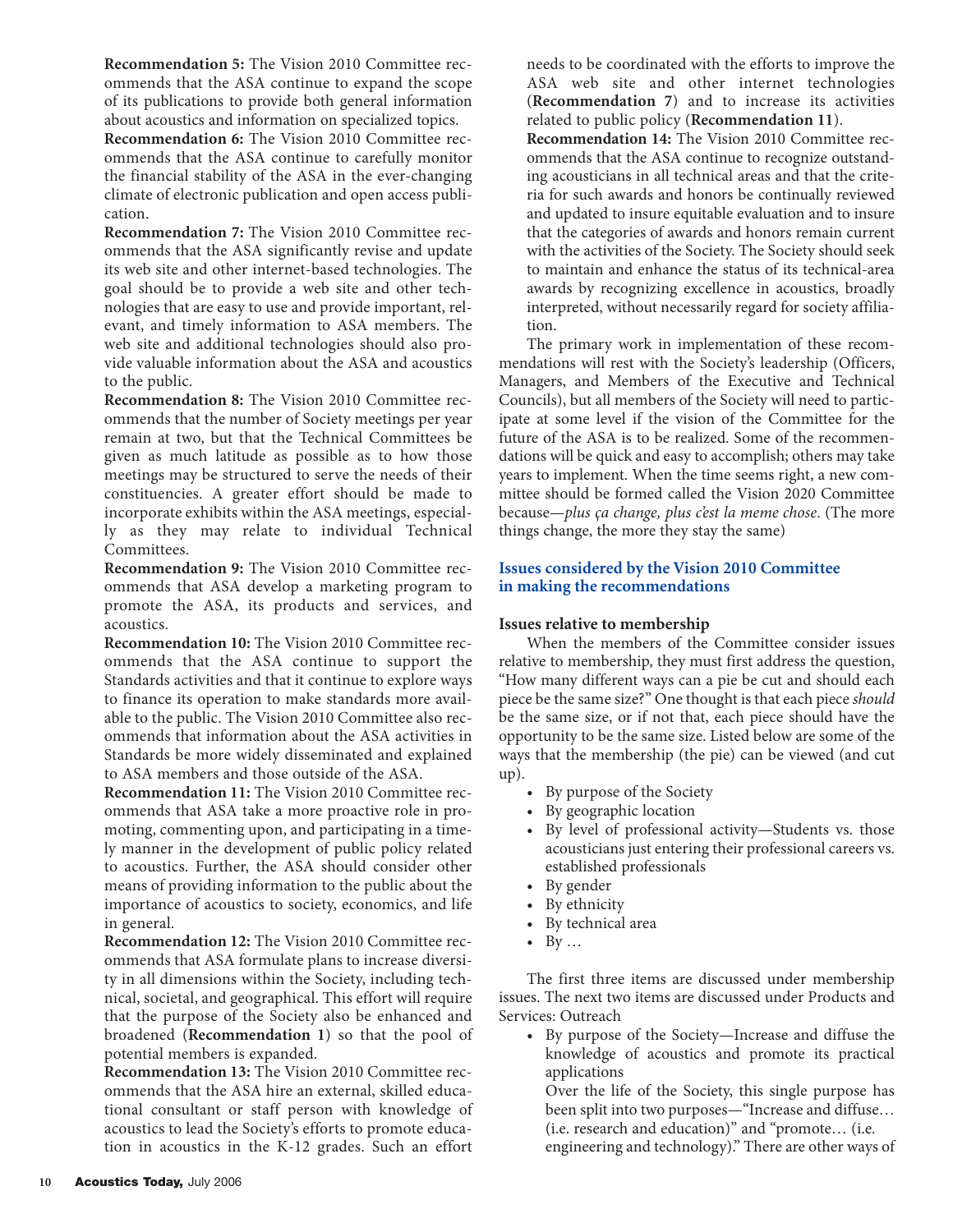identifying these two purposes. For example:

- By job product—Basic research vs. Technology
- By workplace—University (.edu) vs. Industrial (.com) or Military (.gov)
- By job title—Scientist (Physics, Psychology) vs. Engineer (E.E., M.E) or Practitioner

If there is single topic within the Society that has been discussed with more intensity (or longer) than its *purpose*, it is not apparent. The founders of the Society, Vision 1929 (see Appendix A), specified "increase and diffuse…" *and* "promote…" as *THE Purpose of the Society* in the Bylaws of the Society. Members of Vision 1955 cited the lack of "promote…" as a serious deficiency within the Society. The loss of members as well as their technical areas of interest to other societies and journals was an issue for Vision 1994. Members of Vision 2010 still see the purpose and its fulfillment as an important issue. It is clear that a concerted effort must have ensued over the past seventy-seven years that allowed the *increase and diffusion of the knowledge of acoustics* to dominate the purpose of the Society. In the survey taken of the retreat attendees, 77% of those who responded to the survey also answered the question, "Do you think the Society should encourage practitioners and the practical applications of acoustics more than it presently does?" Of that group, thirty percent said no with comments that ranged from *the Journal should get research papers (only) to there are other journals more suited to this*. Seventy percent, however, were in favor of doing more than we currently do (special sessions, joint meetings, accept more papers, etc.) Some of these members still wanted to keep the two purposes separated (e.g., place the articles in *Acoustics Today* or in a separate section of the *Journal*).

Further, there are areas of acoustics that are not well represented or are no longer well represented in the Society. This is due to loss of a scientific area (e.g., bioresponse to vibration, acoustical physiology, or computational modeling), absence of an area that is typically represented by other scientific societies (e.g., virtual acoustics, brain imaging, cognitive neuroscience, or sonochemistry), or have appeal essentially to practitioners (e.g., clinicians or audio engineers).

We now look toward the year 2010. For the Society to flourish it must be dynamic and it must grow, not necessarily in numbers, but certainly in intellect. It was observed that there had been a large decrease in the field of acoustical physiology, but on the other hand new areas of signal processing, biomedical acoustics, and animal bioacoustics are clearly successes. It was also suggested that the process of members changing professional associations might be a good thing for the Society. It provides new people and new directions for the Society as well as its peer societies.

**Issue:** Promotion of a balanced, dynamic Society

The concepts proposed by the Vision 1955 Group were correct for what they wished to accomplish but not in how they proposed to get there. Their suggestion of reorganization into new, autonomous, technical sections would have been too abrupt a change for the Society and very threatening to incumbents. However, much of what the Vision 1955 group suggested has happened over the years. The key to the issue of creating a balanced, dynamic Society is in the hands of the Technical Committees. They can look outward for new developments in acoustics and new prospects. They can organize special meeting sessions and workshops at Society meetings on emerging areas, especially those that have not found a scientific "home" and invite leaders of these fields to present high-profile lectures. (e.g., Distinguished Lectures and Tutorials). They can work with the Editor-in-Chief of the Society to broaden the scope of the *Journal's* Associate Editors' topic areas and with the Editor of *Acoustics Today* to present articles and tutorials to whet the Society's appetite. Education of our membership and outreach must be done at the grass roots level. It requires strong leadership, patience, and a willingness to try new ideas.

• By geographic location—North America vs. Elsewhere

Acousticians from outside the United States represent a large and growing portion of the Society's membership. In addition, approximately 40% of first authors of *Journal* articles are from outside the United States; however, many of these authors are not members of the Society. Those who are members have limited representation in Society activities and have difficulty in attending meetings. These members have much to offer the Society and conversely, the Society has much to offer them. Granted that these members are physically separated, they are still certainly well within communication range. VoIP allows inexpensive, audio communication, and the web allows visual, audio, and written communication, understandably, not to all, but to many.

**Issue:** Encouragement of international acousticians who show interest in the Society to become members and participate in the Society's business and management.

There are many ways that the Society can encourage international acousticians to become members of the Society. For example:

- Continue to encourage non-member authors to consider ASA membership. This might now be done as part of the Peer Express process. A letter can be sent to non-member authors whose paper has been accepted inviting them to apply for membership. The letter should include an application and an accompanying flyer. Although the language of record for the Society is English, the flyer could be written in other languages.
- Continue joint international meetings, especially in cities with easily accessible airports.
- Encourage technical committees and meeting organizers to consider international invited speakers.
- Increase the number of nominations of international acousticians to positions on the Executive Council and Technical Council.
- By level of professional activity—Students vs. those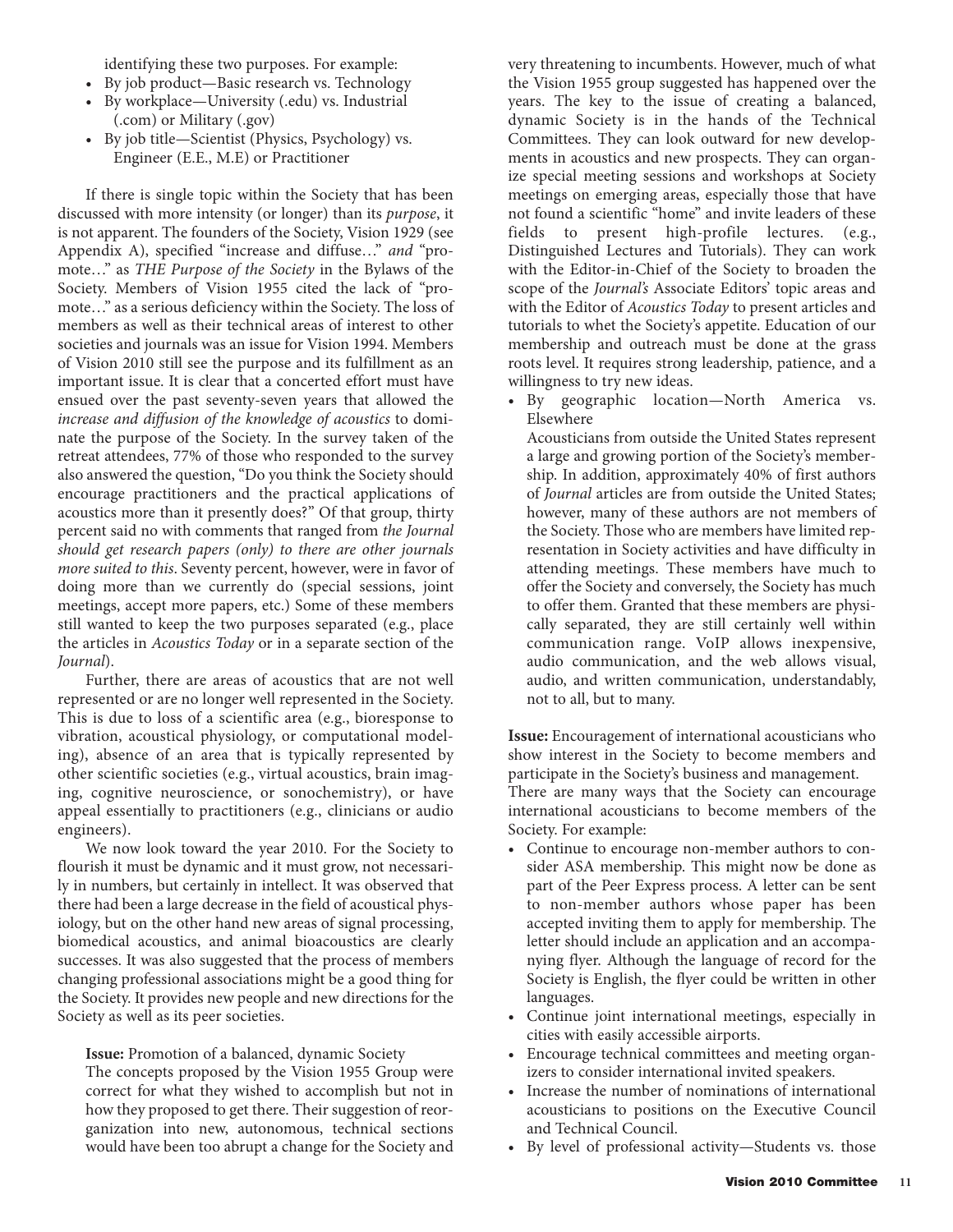acousticians just entering their professional careers vs. established professionals.

The survey taken of the members attending the retreat indicated the Society is viewed as serving its students and established members very well, but that it could serve its young professionals better. A critical time is the transition from student to working acoustician, accompanied by the transition from student membership to associate or full membership. These members also have fewer opportunities to network with other professionals, both locally and nationally. Society meetings and technical committee structure are key to involving new professionals, especially those who enter non-academic careers.

**Issue:** Establishment of young acoustician's professional careers and encouragement to participate in Society affairs.

Young professionals need help and encouragement at the start of their careers. It is especially important that the Society do as much as possible to make the transition easy. For example:

- Send a "welcome" letter from the President to members transitioning from Student Membership, congratulating them on their new professional status and including a list of specific benefits of ASA membership.
- Reduce meeting registration fees and dues to 50% of full member price for the first three years of full membership.
- Simplify procedures for becoming active in ASA activities. For example, with the dues notice include a check-off form to allow members to volunteer for committee assignments. Through the Vice President and Internal and External Affairs Councils, encourage inclusion of young professionals in ASA activities including:
	- Membership on technical committees
	- Membership on administrative committees
	- Technical Program Organizing Meeting (TPOM) as "interns"
	- Leadership roles in regional chapters
	- Organizing (or co-organizing) special sessions at meetings
	- Serving as session chairs at meetings

# **Issues relative to products and services**

The Society provides both products (publications, meetings, exhibits, and standards) and services (outreach, public information, public policy, promotion of acoustics, careers, and positions, developing standards, recognition) to the acoustic community.

• Publications

**Issue:** Personalization of the Peer Express system and making it more user-friendly.

The *Journal* continues to be the unifying force of the Society. It is seen as the premier *research* publication in acoustics—both internally and externally (nationally and

internationally). The *Journal* is rated very highly by our members because the membership of the Society is largely research-oriented, and therefore has a stake in a research journal (the participants of the retreat rated its quality as 9.3/10.0 and its relevancy as 9.0/10.0). Although there are some members who see the *Journal* as currently too narrow in scope, either because some areas of acoustics that were once in the *Journal* have moved to a different publication are no longer there or are missing because they never were in the *Journal*. Those that expressed dissatisfaction with the *Journal* usually did so because of process issues—manuscripthandling (the Peer Express system), reviewer bias, and the submission-to-publication interval. Members who described manuscript-handling used words like pedantic, unfriendly, intimidating, impersonal, and wasteful of time. Yet submission-to-publication time has decreased since the Peer Express system was implemented. Although almost all authors surveyed (87%) indicated that the *Journal* was their first choice for submission of an article, the combination of substance (technical relevance) and process (the Peer Express system and the review) seemed to drive some authors unnecessarily to other journals.

# **Issue:** Expansion of the scope of the *Journal.*

It may not be easy to improve the *Journal* but some participants at the retreat felt that it could be done by expanding its scope. The use of special issues or special sections of an issue can provide increased interest to members and non-members alike. Emerging fields, focused topics, invited and contributed articles, and tutorials—when coordinated and assembled by a "guest editor"—can create a very exciting issue. It has been done before, but it could be done more often.

**Issue:** Continuation of the *Journal* revenue stream in light of pressure to place the *Journal* in the public domain (i.e., an Open Access Publication).

The rapid rise of electronic communication has led to a widespread opinion that information should be free. Consistent with its mission to promote acoustics, the natural position of the Society is that acoustical information should be free. Since it seems likely that opinion in this direction will continue to increase, it appears to the Vision 2010 Committee that although the *Journal* is presently an important benefit for ASA members as part of paying dues, in the future many of the *Journal* articles will be available to anyone at no charge.

The issue that needs to be addressed is that the *Journal* is the largest contributor to the revenue stream of the Society. The Vision 2010 Committee expects that the cost of producing the *Journal* will decrease as the processes of publishing and distribution evolve thereby increasing the net revenue. However, a probable increase in the size of the *Journal* may offset lower production and distribution costs. Clearly, alternate plans should be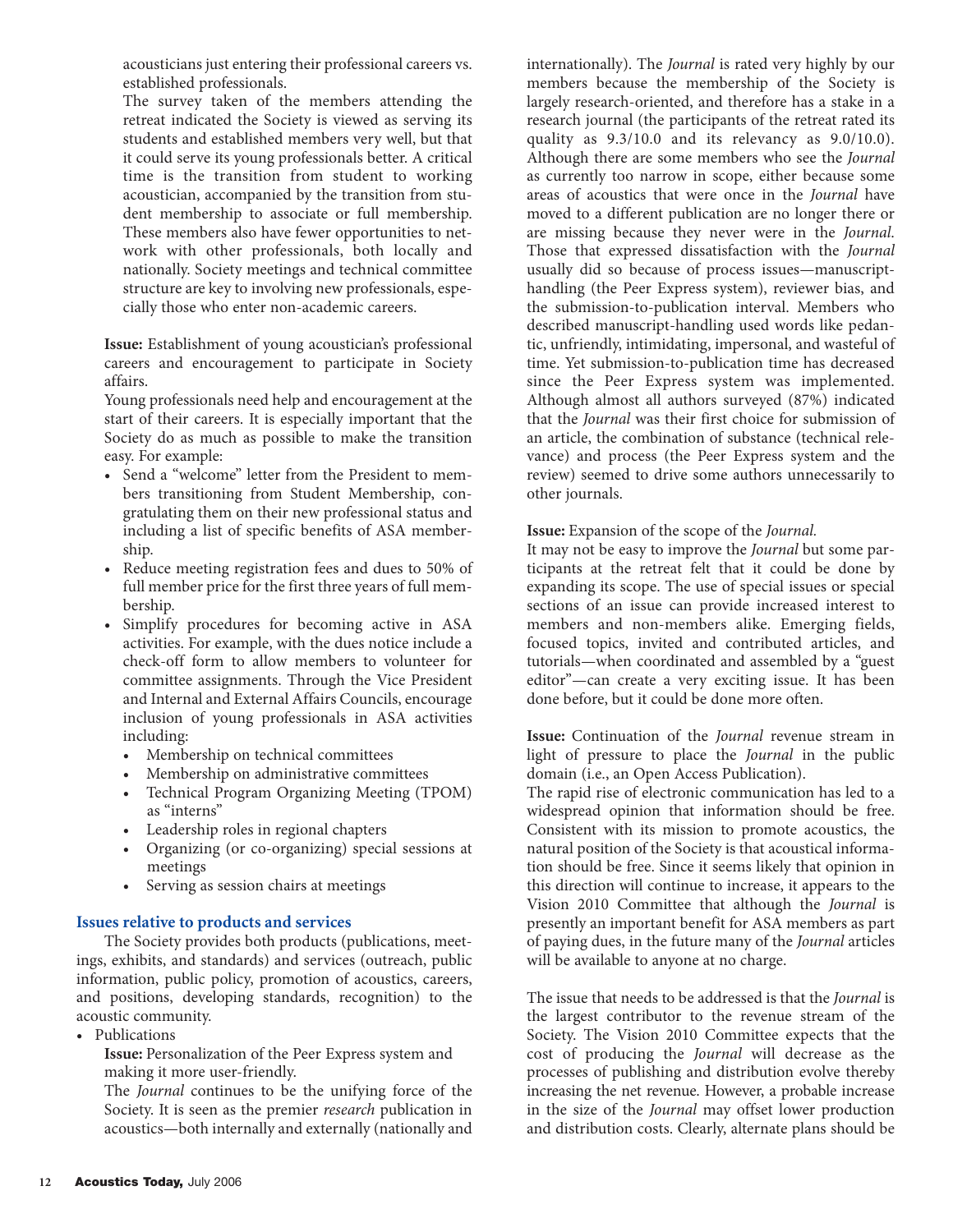discussed *now* to prevent large losses in income in the future. Although the Committee does not necessarily recommend the following action, note that if dues were paid equally by members, libraries, and institutions (about \$300 per year), a revenue stream would be created that would equal the current revenue stream from *Journal* publication. This would be a windfall for the libraries if they were willing to continue supporting the Society. In light of the advances in publication such as on-line delivery, the actual dues paid may be considerably less. This issue is not restricted to the Society's journal only but rather to all journals. The issue is made more complex by the fact that the Society is explicitly bound to the American Institute of Physics (AIP). Although ASA's relationship with AIP is primarily as a publishing house, the Society has ties to the organization that include financial, infrastructure and loyalty.

• Meetings

Meetings provide an important time and place for carrying out the Society's purpose, technical and administrative operations, and social and informal technical interactions. The survey showed that the participants approved of the organization of the meeting, the socialization and networking opportunities, and the relevancy of the presentations but were not as pleased with meeting themes. When comparing the Society's meetings with other professional meetings,

about half the participants preferred the Society's meeting while half felt that sometimes other meetings are better.

Reasons to prefer other meetings to the Society's are:

- Small accompanying workshops
- Better industry participation
- Attractive international locations (e.g., International Congresses on Acoustics (ICA))
- Dominance in technical area (e.g., physiology)
- Shorter meetings and required poster sessions
- Tighter technical focus
- Applied and clinical relevance

Reasons to prefer Society meetings are:

- Networking with non-Society members
- Quality of presentations
- Breadth of acoustical activity
- Collegiality, friendliness
- Professional exchange
- Standards venue
- Size of meeting
- Focused sessions

Ease in submitting abstracts and registration Suggestions for improvement of Society meetings are:

- Impose more rigorous standards for papers
- Limit parallel sessions
- One meeting per year
- Reject papers
- More meetings outside North America

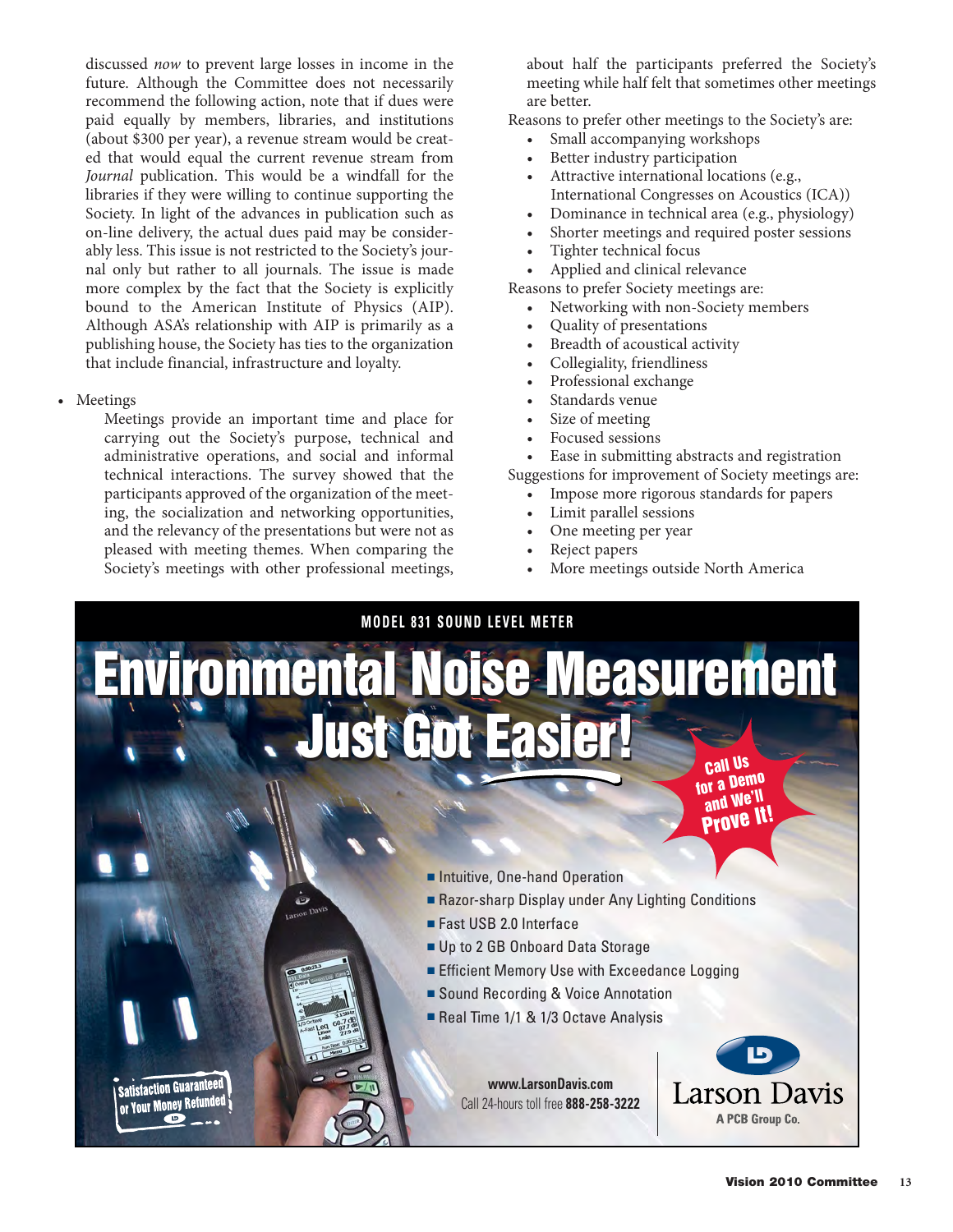- Better prediction of meeting room size and participants
- Address more specialty topics/workshops
- Promote more high quality applied and clinical areas of research
- Encourage more Technical Committee interactions

Suggestions for improvement of Technical Committee meetings are:

- Set time limits for start and finish of meeting
- Be more selective with special sessions
- Give sense that participation is welcome for everyone
- Allow a technical panel structure when appropriate

The Vision 2010 committee does not necessarily recommend the implementation of these suggestions but presents them for informational purposes only.

**Issue:** Expansion of Society meetings to international members as well as other meeting and non-meeting attendees.

There is much information that is exchanged at Society's meetings that can be applied globally and/or is interesting enough so that it should be available to be seen and heard again. These events should not be restricted to one time and one place. They should be made available to members who wish to view them again, or, for those who were unable to be present at meetings. Typical implementation might be to record and archive on the Society's server parts of the Society meetings for later webcasting on demand. As a start these could include selected interdisciplinary presentations, such as Distinguished Lectures, Hot Topics, and possibly Tutorials. The Society should take advantage of technology to expand the participation within committee meetings by using teleconferencing for members who are unable to attend.

**Issue:** Number and format of Society meetings per year. There was extensive discussion on this issue. Ninety-three percent of the retreat attendees were in favor of two meetings per year as being optimal. There seemed to be strong feelings that there should be flexibility in the format of the meetings. Suggestions were made for workshops, satellite/topical meetings, theme meetings, joint meetings, international meetings and meetings with industry.

• Exhibits

**Issue:** Increase in vendors at exhibits at meetings.

The Society does not seem to do well to attract a large number of exhibits that accompany meetings. It is important that the Society understands why this is the case if it wishes to increase the number of exhibitors. It appears that members of the Society are buying less and therefore are less attractive to the vendors. There is also competition from exhibits at meetings of other organizations where vendors may feel that they can reach their

target audience better. Possible reasons are:

- The absence of "promoting its practical applications" (accompanied by the purchase and use of industrial products) and the emphasis on "increasing and diffusing the knowledge of acoustics" (accompanied by the use of computer modeling).
- Defense research funding has shifted towards mission-oriented products and therefore into engineering development rather than basic research.
- Defense research funding when it does exist is being sent to industry rather than to universities.
- The government has shifted its support away from physics and acoustics and into biological, health, information technology, and other areas of greater interest to the public.

Perhaps the advertising that is being included in the new publication, *Acoustics Today*, will spark interest by vendors to become and/or return to being meeting exhibitors. In addition, it is not clear why there seldom are exhibitors from the government laboratories and industry whose main purpose is to recruit Society members, especially students. Because it is important for members and vendors to interact so that vendors learn about members' needs and members learn about the latest technologies, there may be ways to attract vendors to Society meetings. Perhaps the vendor's first meeting exhibit could be free. Perhaps every two paid meeting exhibits entitle a vendor to a third free exhibit.

• Standards

The work of the Committee on Standards and the Standards Secretariat, although well supported by some members of the Society, seems to be more important to the acoustics community at large than it is to the majority of ASA members. This should not be the case since it provides a solid basis for "promoting its (acoustical) practical applications." Without the work of the Committee and the Secretariat, acoustical products, and the standards (if any) by which they would be constructed, would be based on the needs of the manufacturers of the products rather than on the needs of society.

Two important issues need to be addressed to turn around the perception by some members that work in Standards is of little importance to the Society or acoustics in general, The first involves a lack of membership knowledge about the Committee on Standards and the Standards Working Groups—how they are organized, their interrelationship, their relationship with the American National Standards Institute (ANSI), and their functionality. It appears to some members that have attended Standards Committee meetings that from the inside of the meeting, there is much bickering that goes on and from the outside it is an exclusive club and difficult to join. The second issue is that it is costly to the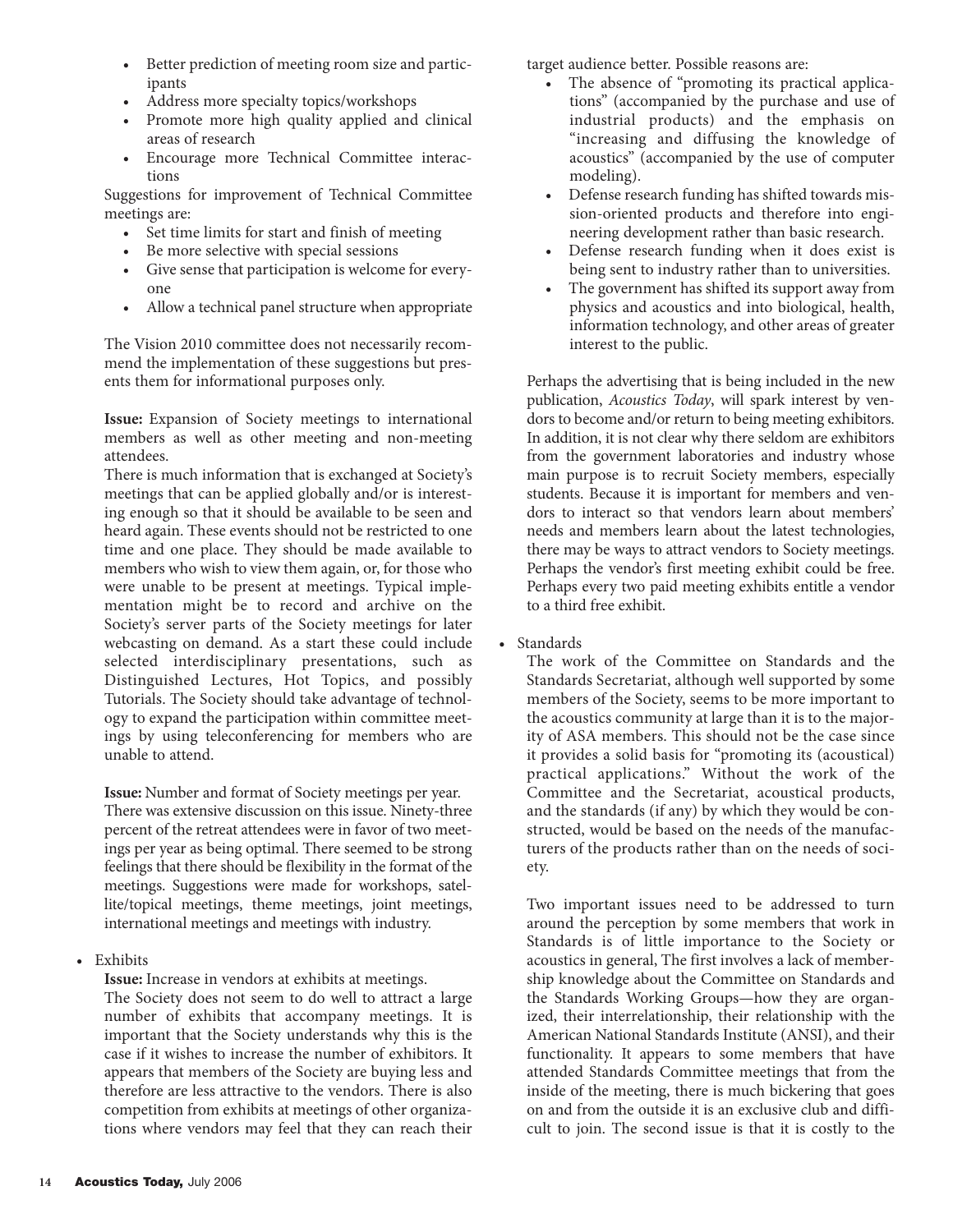Society and, based on sales, will never break even since price structure is controlled to a great extent by the needs of ANSI who has its own agenda.

• Public Information

Our main source of public information about the Society is our web site (asa.aip.org). Unfortunately, the site is not designed for the public but rather for the members. After a little practice, members can find everything on the site—mostly because they know what they are looking for and where it probably can be found. Looking at it from the public's viewpoint, a stranger will be easily lost and discouraged. This site and <acoustics.org> needs to be more organized, more user-friendly, and made more functional and attractive if it is to be used for public information about the ASA. What is needed is an acoustician who has the time, energy, skill, and artistic taste to design and maintain a good public information web site. If a web designer is used, then he or she must work closely with that acoustician.

Press coverage of information presented at meetings, in *Journal* articles, and in policy statements by the ASA has increased over the years through support from AIP's media department, ASA's "World Wide Pressroom" site, and ASA's Panel on Public Policy. These efforts need to be continued.

• Public Policy

It is incumbent upon the Society to take advantage of its

combined knowledge and expertise in the field of acoustics to take a more active role in promoting, commenting upon, and participating in the development of public policy related to acoustics. The Society needs to develop and implement a plan to define the areas in which statements should be made (e.g., national/state/local, acoustics/non-acoustics, technical/non-technical, Society/ non-Society), who shall make the statements (e.g., President), who needs to approve the statements and by what margin (e.g., Executive Council, the Panel on Public Policy)—all in a timely manner.

• Outreach

It was the consensus of the participants at the retreat that the Society is not performing well in its outreach attempts in the areas of building the image of the profession of acoustics, career development, advocacy role with governmental agencies, outreach programs to schools, college/university programs, and underrepresented groups. If outreach is defined as reaching out to areas that have in the past traditionally not been active in acoustics, the Society can point with pride to the progress made by the *Women in Acoustics* and the *Student Council*. However, what they have done is only the start of true diversification within the Society.

It is clear that the Society needs to expand its efforts to promote education in the field of acoustics in the K–12 grades. A skilled educator, with knowledge of acoustics

**To meet a long-standing demand from industry, we have developed a 1/2" CCP\* Preamplifier - Type 26CF - with switchable gain and filter.**

# *NEW 1/2" CCP PRE*

# **GAIN SWITCH**

0 dB - for normal microphone signals +20 dB - for boosting weak microphone signals

# **FILTER SWITCH**

**A-Weighting** - as required in standard measurements **Linear** - to let the microphone signal pass unfiltered **High-pass** - to cut off unwanted low frequencies

**1.** Switch for gain setting: 0 dB or +20 dB

**2.** Switch for filter setting: AW, LIN or HP (20 Hz)

\*CCP stands for Constant Current Power.

# **SOUND & VIBRATION**

**1**

**Allie 10.95** 

26CK 29A

**G.R.A.S. Sound & Vibration 23621 Lorain Road North Olmsted, OH 44070, USA Tel.: 440-779-0100 · Fax: 440-779-4148 E-mail: sales@gras.us · www.gras.us**

**2**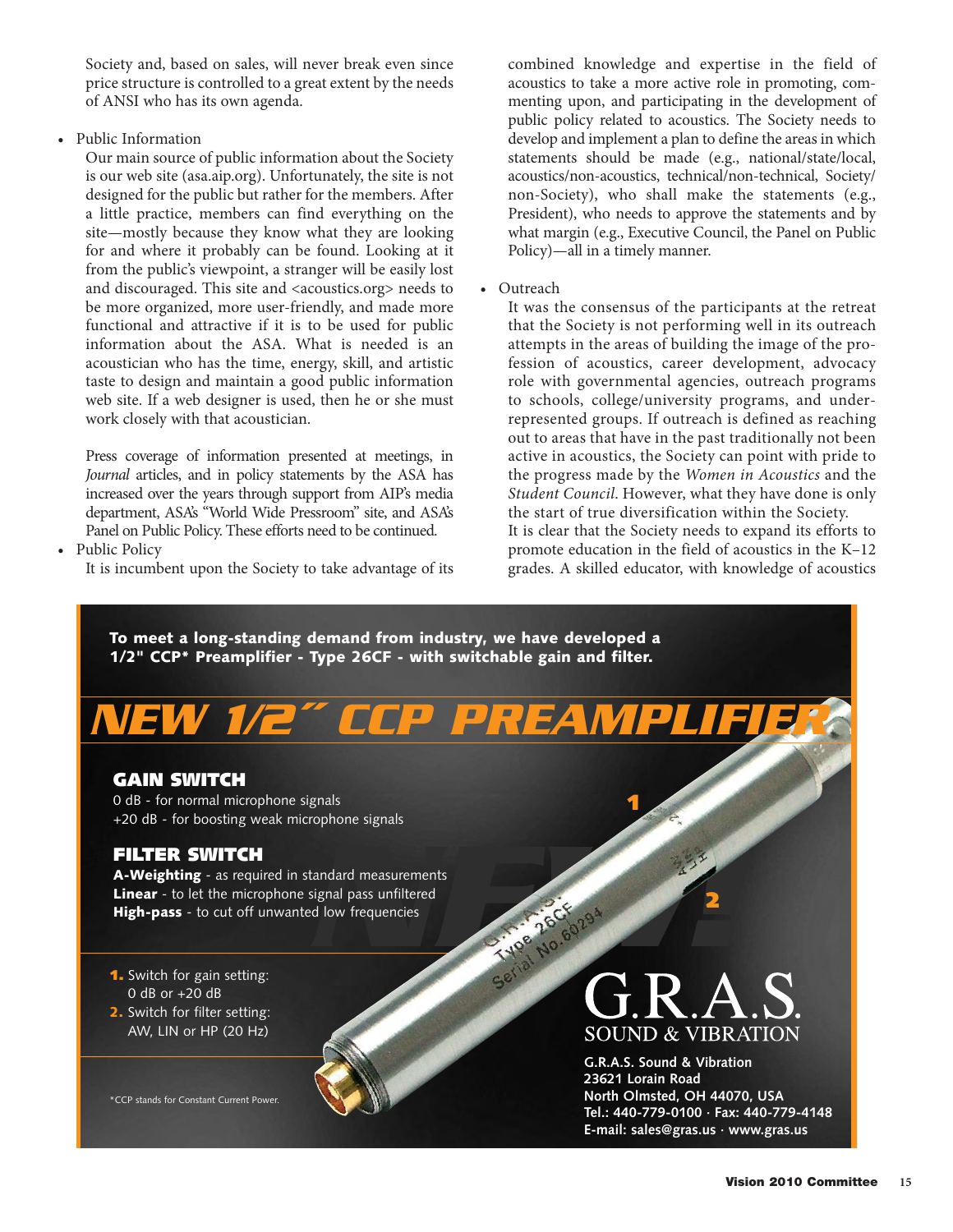and backed by a strong group of willing volunteers, is necessary if any meaningful impact is to be made. A coherent plan, with both short and long-term goals, needs to be developed, funded, and implemented.

• Recognition

The Vision 2010 Committee heard comments on the means by which the Society recognizes both its members and non-members. There were little, if any, issues concerning the number and types of awards however, the standards by which the awards are determined varied considerably and should be made uniform.

# **APPENDIX A**

# **A SHORT HISTORY OF THE SOCIETY'S VISION—**

*Plus ça change, plus c'est la meme chose.* (The more things change, the more they stay the same.)

**Vision 1929**. Primarily from the encouragement of three individuals—Professors Vern O. Knudsen and Floyd R. Watson, and Mr. Wallace Waterfall—forty scientists and engineers met on 27 December 1928 at the Bell Telephone Laboratories and voted to organize the Acoustical Society of America. The three individuals had originally thought in terms of an acoustical engineering society whose primary purpose was to develop and understand the practical requirements in architectural acoustics. After corresponding with eleven additional acousticians, the group decided that it would be more desirable to expand the scope of the organization to include all branches of acoustics to make the organization more stable. It is not clear whether or not the fourteen thought of themselves as the Vision 1929 Committee but their spirit and functionality has endured throughout the life of the Society.

**Vision 1955**. About twenty-seven years later, eighteen members of the Society, comprising the then recentlyformed Committee on Promotion and Development, published a report to the membership about their concerns regarding the lack of conformity to one of the stated purposes of the Society—"promote the practical applications of acoustics." They cited a serious deficiency in the number of practical application papers at the Society's semiannual meetings, in its *Journal* and in its recent publication, *Noise Control* (later to be renamed *Sound: Its Uses and Control*). This magazine lasted only about eight years before the Executive Council voted to cease its publication. In addition to the Society's apparent lack of coverage of practical applications in its publications and meetings, the Committee mentioned the creation of new non-Society publications that had recently started—*Audio and Ultrasonic Engineering* and the *Journal of the Audio Engineering Society* as well as non-Society symposia that appeared to be filling the gap. To the Committee, these were strong indications that the Society was failing to carry out one of its stated purposes.

The Committee noted three encouraging factors, however—the establishment of *Noise Control*, the creation of Regional Chapters to provide increased association with fellow acousticians and their local programs, and the recent

16 **Acoustics Today, July 2006** 

increase in the number of Technical Committees to seven. They were Architecture, Music, Noise, Psychoacoustics, Speech, Ultrasonics, and Underwater Sound. Still, Shock and Vibration, Audio Engineering, and Sonic and Ultrasonic Engineering were purposely left out.

The Committee strongly recommended the creation of a new organizational structure to include eight Technical *Sections*—Architectural Acoustics and Sound Control; Audio Engineering and Electroacoustics; Bioacoustics, Speech and Hearing; Musical Acoustics; Physical Acoustics; Shock and Vibration; Sonic and Ultrasonic Engineering; and Underwater Acoustics. The difference between a Technical Committee and a Technical Section was one of autonomy. Technical Committees were created by the Executive Council, i.e., from above, while Technical Sections would have unlimited, voluntary membership with their own elected officials (as they do now). At that time, some of the Technical Committees were quite active and some, quite inactive. The regrouping and the autonomy of the sections, including strong management capability, was seen by about half the members as revitalizing the Society and satisfying the *practical application* deficiency while the other half of the membership saw the Technical Sections as strong divisive influences that could render the meetings, and indeed the Society, less agreeable and comfortable than it was. As there was essentially no obvious mandate for a change, the Committee voted unanimously to recommend to the Executive Council to keep the Technical Committee structure and to strengthen the Committees.

**Vision 1994.** "If you were creating the ASA today, what would you do?" was the question posed by Paul Horvitz, the organizational consultant for the Development Committee of the Acoustical Society of America when asked about fund raising. He advised them that first, they must clearly articulate what their Society is all about—what it is and what it wants to do. In response to this challenge, Richard H. Lyon drew together a group of over thirty members who met for a two-day discussion on the subject of the *reCreation* of the Society. A larger group met later that year that included members of the Executive and Technical Councils along with chairs of the administrative committees to continue the discussion. In 1994, Richard H. Lyon and Charles E. Schmid wrote an extensive report (*The reCreation Process: Rethinking the ASA*) to the membership on a wide range of concerns and suggestions for their resolution. The report covered six areas—an Introduction, Professional Issues (six topics), Outreach/Education Issues (four topics), Finance and Development (six topics), Governance/Management (four topics), and ASA Societal Structure and Growth (two topics). To attempt to summarize the report here would not do it justice. Suffice it to say, it discussed the strong points of the organization (for example, "the strong volunteer foundation and collegiality") and some of the areas that needed strengthening (for example, "particular areas of acoustics that have entirely moved out of the ASA or are under a threat to go to other organizations for one reason or another"). The report concentrated on many of the issues that had been of concern prior to the meetings and that the Society, unfortunately, continues to